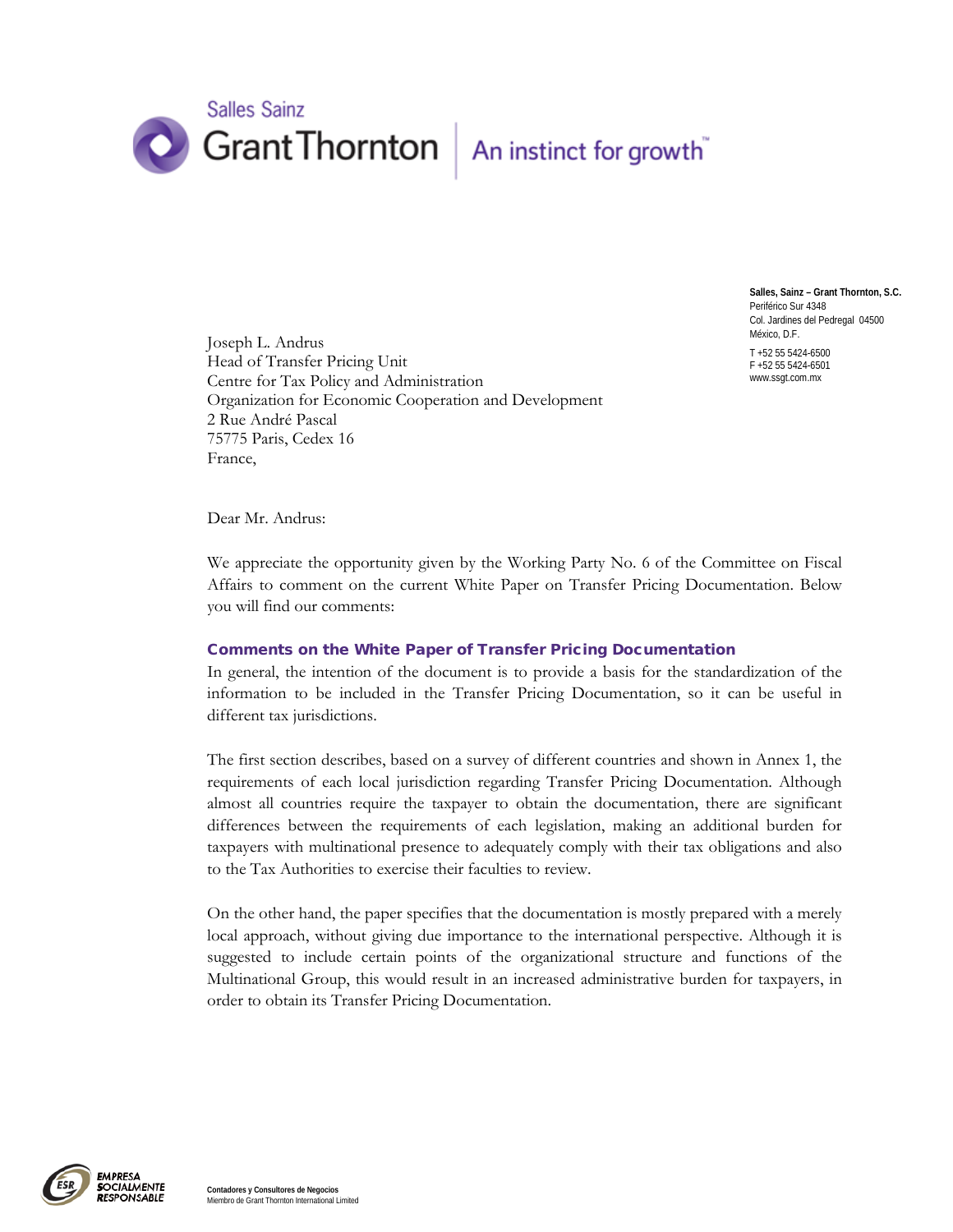

This diverges with several releases issued by the OECD, and even differs with the document itself, which addresses the simplification of the supporting documentation, in order to minimize time and costs to the taxpayers. In this context, OECD Transfer Pricing Guidelines states that excessive documentation to comply with the Arm's Length Principle should be avoided, and on the other hand it mentions that the amount of information needed for this purpose cannot be defined, and it varies according to each case.

This situation is repeated in some guidelines proposed by international organizations such as the Transfer Pricing Documentation for Associated Enterprises in the European Union (EUTPD), Pacific Association of Tax Administrators (PATA), International Chamber of Commerce (ICC) and the Business and Industry Advisory Committee (BIAC), which seek to have a common basis on the information enclosed in the Transfer Pricing Documentation of the taxpayers of its member countries through " Master Files" or checklists which includes the necessary information to analyze and document an intercompany transaction. Despite this situation, it is widely recognized that there are several topics that may reduce its acceptance by multinational taxpayers such as:

The list of requirements is more extensive than the obligations listed on any of the Tax Laws of the countries involved, with the increase of the administrative burden for the taxpayers.

- − It is recognized that changes between legislations generates uncertainty about the acceptance of the Transfer Pricing Documentation in most of the countries. This involves different levels of information details, materiality of operations, time of information used, among others.
- − It provides uncertainty to taxpayers since the dissemination of the information in the reports, generates greater control and reviews by the Tax Authorities and, as a result of the different approaches between jurisdictions, it does not protect Multinational Taxpayers from possible Transfer Pricing adjustments.

It is worth mentioning that the document itself neither provides, nor suggests a guide that would effectively achieve the objective of providing a brief guidance on requirements that Transfer Pricing Documentation must include and it is limited to only describe the different approaches considered by International Organizations.

On the other hand, the paper mentions the differences regarding the correct timing to document an intercompany transaction, with its consequences on the information included in the reports. This issue becomes relevant since some countries require documentation with the data available at the time of the filing of the tax return, while others use data at the end of the year or at the date of request by the Tax Authority. These differences may affect the results of the analysis, which can lead to differences at the time of issuing the conclusions. Despite this, the paper only states the timing issues, without suggesting possible solutions or specifying what the best time to document an intercompany transaction is (ex-ante vs. ex-post).